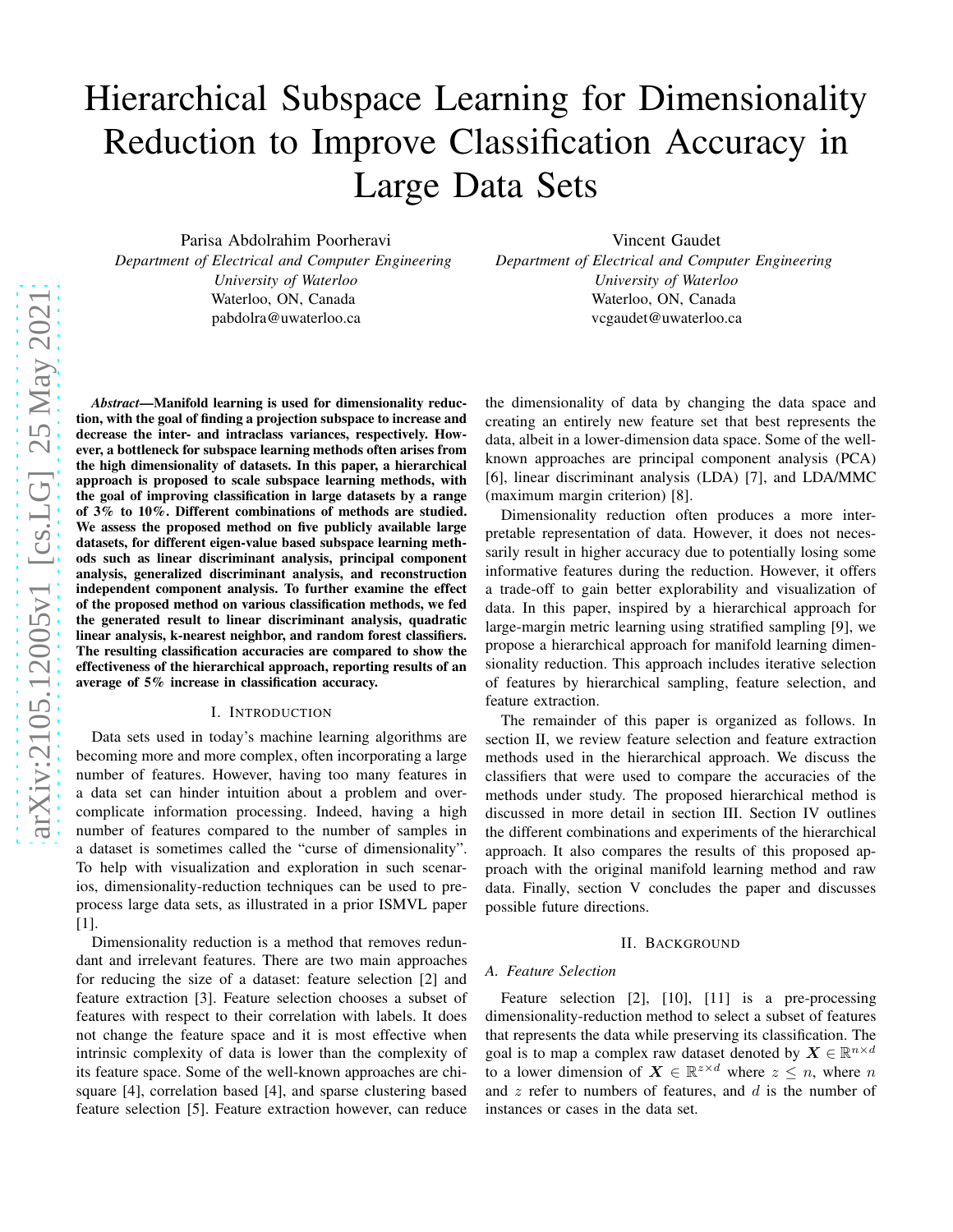In this paper, correlation-based feature selection with respect to classes is used, which calculates the correlation of each feature based on its relevance to the label vector. A feature with a higher correlation value is more relevant to class determination, and therefore is ranked higher in the hierarchy of selected features [12].

## *B. Feature Extraction and Dimensionality Reduction*

Feature extraction is a pre-processing dimensionalityreduction method that creates an entire set of new features based on, but different from, the original dataset [3]. Feature extraction considers the correlation between all features when mapping from  $\mathbf{X} \in \mathbb{R}^{n \times d}$  to a lower dimension of  $\mathbf{Y} \in \mathbb{R}^{z \times d}$ where  $z \leq n$  [13]. This mapping also changes the space of the dataset, allowing for a better representation or better visualization of the dataset, hence the term subspace learning methods. This newly created smaller set of features is called an embedded feature space. In this paper, a variety of supervised and unsupervised feature-extraction methods are used as described below.

*1) Principal Component Analysis (PCA):* is a linear unsupervised method for feature extraction that reduces the dimensionality of data by mapping it to a subspace with a lower dimension [14]–[16]. The goal of PCA is to find orthogonal directions in the space of data that best capture its variations. The maximum variation of data is called the first principal component and is denoted by  $u$ . PCA then projects the data such that the main coordinate is in the direction of  $u$ by  $u^T X$ . The variance of the points after projection will then be  $u^T S u$  where S is the covariance matrix of data. PCA tries to maximise this variance, which leads to finding the leading eigenvectors of the covariance matrix called principal components denoted by U with dimension of  $1 \times d$ . The first  $p$  terms of  $U$  are chosen for dimensionality reduction.

*2) Independent Component Analysis (ICA):* is an extension of PCA that helps with non-Gaussian data.

*3) Fisher Discriminant Analysis (FDA):* also known as Linear Discriminant Analysis (LDA), is a supervised featureextraction method that projects data on a new space with lower dimension based on an eigenvalue resolution [7] [17]–[19]. Similar to PCA, FDA uses the projection of data along the data direction, but it also incorporates the label information to find the optimum variation of data that increases and decreases the intra- and inter-class scatter, respectively [12]. If we denote the intra-class scatter as  $S_b$ , inter-class scatter as  $S_w$  and the projection direction by  $u$ , we can formulate the FDA as [20]:

$$
J(u) := \frac{u^T S_b u}{u^T S_w u} \tag{1}
$$

FDA maximizes  $J(u)$  to find the projection directions which are eigen vectors of  $S_w^{-1}S_b$  sorted in descending order.

*4) Generalized Discriminant Analysis (GDA):* deals with non-linear discriminant analysis problems using kernel functions [21], [22]. The concept of GDA is the same as LDA, i.e., to maximize the ratio of between-class scatter to within-class scatter while mapping the data into a low-dimensional space.

## *C. Classification Methods*

Classification is a task of assigning a class  $y_j$  where  $1 <$  $j < K$  to an input test data  $x_i$  where  $i \in \mathbb{R}^n$  based on its attributes and the learning model that is achieved from the training set. The training data are used to create a model to calculate the probability of a point belonging to a class with respect to its features. In overall, the decision is based upon the calculated probability of a test sample belonging to a class. Variety of methods exist to create that classification model such as decision trees or neural networks. In this section we go through the methods we used for determining the accuracy of our proposed approach.

*1) k - Nearest Neighbor Classification (k-NN):* uses the known labels of the closest points in a training set to predict the class of each data point. In this paper, we use Euclidean distance metric which does not consider any weights for the points and values all the of them equally.

If we denote a sample in testing set as  $x_i$ , to predict its label  $y_i$ , we determine the k nearest neighbours of  $x_i$  in the training set  $T$ . Then a majority vote of the known labels of  $T$ gives us the predicted  $y_i$ .

*2) Linear Discriminant Analysis Classification (LDA):* calculates the probability of a point belonging to a class based on Bayes classification [23]–[25]. LDA assumes that class conditional distributions are Gaussian and all classes share the same co-variance matrices. LDA calculates the Euclidean distance of the testing set with respect to eigen vectors learned from the training set to predict the appropriate class. The closest eigen vector to the test point determines its predicted label. Assuming the class conditional distribution is Gaussian, then the mean and the covariance matrix of each class can be calculated. It results in a linear decision boundary to distinct classes.

*3) Quadratic Discriminant Analysis Classification (QDA):* is the quadratic form of LDA [23], [24]. Similar to LDA, it is based on Bayes classification with Gaussian class distributions, but unlike LDA, it does not assume the co-variance matrices of classes are the same. This assumption results in quadratic decision boundaries.

*4) Random Forest Classification (RF):* is an ensemble learning method that creates a forest of decision trees, each independently created by randomly sampling a subset of data points in terms of both instances and features from training set [26], [27]. Test data are passed through all trees, and the final decision is based on a majority vote among predictions.

## *D. Hierarchical Large Margin Metric Learning with Stratified Sampling*

A hierarchical approach with stratified sampling was proposed for accelerating large margin metric learning that suggested using portions of training data in a hierarchical manner to solve semi-definite programming optimization at every iteration [9]. As the title suggests, this approach is iterative. The general idea was to consider points within some hypersphere in the data space and to sample from those points utilizing stratified sampling in an iterative manner.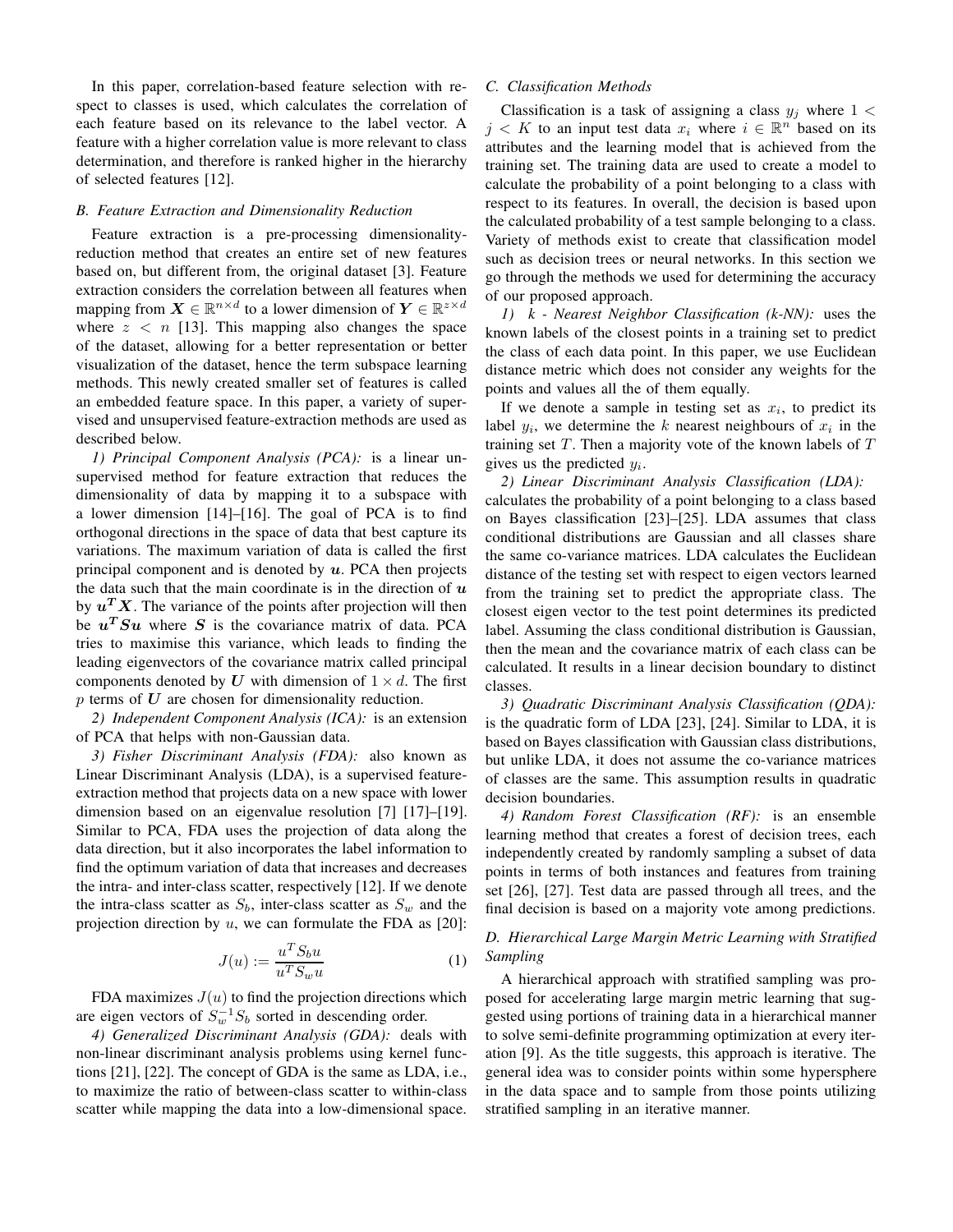In stratified sampling, the data to be sampled is divided to homogeneous sub-groups called strata. Random sampling is applied on each strata [28].

Using the sample points from every hypersphere, semidefinite programming optimization is done and therefore the pace of optimization significantly improves.

Initially, many small hyperspheres are considered on the data space to make small changes to the groups of data points. Triplets are sampled in hyperspheres using stratified sampling, considering classes as strata.Then, SDP optimization is solved over the sample points rather than the whole data.

By solving the optimization in every hypersphere, a projection matrix is found to project all data points into the new metric subspace that is learned from sampled triplets. In later iterations, the number of hyperspheres is reduced, but their radius is increased in order to explore more of the data space. Moreover, at every iteration, the sampling portion is decreased because more data points fit into large hyperspheres, which can slow down the optimization.

# III. PROPOSED HIERARCHICAL SUBSPACE LEARNING **METHOD**

The main problem with non-linear dimensionality reduction in manifold learning is the high number of features found in complex datasets. Visualization, representation and exploration of high-dimension data is often non-intuitive to people interpreting the data. Hence, we can try to reduce the dimensionality of data while trying to preserve its structure. Inspired by the hierarchical large margin metric learning method with stratified sampling described above, we propose a hierarchical subspace learning method for better discrimination of classes.

The general idea of this approach is to iteratively train the algorithm with portions of data to improve performance. The procedure is shown in Algorithm 1.

At every iteration, several hyperspheres are applied on the data space. In every hypersphere, the feature space is either be untouched, which results in the original feature space of  $1 \times d$ , reduced to a subset by random sampling, which results in a random subset of feature space  $1 \times p$  where  $p < d$ , or reduced to a subset using feature selection, which results in a subset of feature space  $1 \times p$ , where  $p < d$  and features are sorted in descending order based on their correlation with labels (see line 11 in Algorithm 1).

We refer to the number of instances as the data space and to the dimensions of the data as the feature space. As the algorithm suggests, instances can be sampled from within hyperspheres using stratified sampling (see line 12 in Algorithm 1) [28]. Collecting all the sampled points and selected features from hyperspheres, we then apply a feature extraction method explained in section II. The weights resulting from the feature extraction method of our choice are stored for transforming the test dataset later, and are used to project the whole data into the concluded subspace at the end of iteration (see lines 15 and 16 in Algorithm 1).

Note that in the Fisher Discriminant Analysis (FDA) method, we slightly strengthen the diagonal of the coefficients

| <b>1 Procedure:</b> Hierarchical Subspace Learning $(X)$ |                                                    |  |  |  |  |  |  |  |
|----------------------------------------------------------|----------------------------------------------------|--|--|--|--|--|--|--|
| 2 Input: $X$ : dataset                                   |                                                    |  |  |  |  |  |  |  |
| 3 Initialize r, $n_s$ , and $p_\tau$                     |                                                    |  |  |  |  |  |  |  |
|                                                          | 4 for $\tau$ from 1 to T do                        |  |  |  |  |  |  |  |
| 5                                                        | $r :=$ increasing function of $\tau$               |  |  |  |  |  |  |  |
| 6                                                        | $n_s$ := decreasing function of $\tau$             |  |  |  |  |  |  |  |
| $\overline{7}$                                           | $p_{\tau}$ := decreasing function of $\tau$        |  |  |  |  |  |  |  |
| 8                                                        | $n_f$ := decreasing function of $\tau$             |  |  |  |  |  |  |  |
| 9                                                        | for s from 1 to $n_s$ do                           |  |  |  |  |  |  |  |
| 10                                                       | $c_s \sim \text{range}(X)$                         |  |  |  |  |  |  |  |
| 11                                                       | Feature selection : Correlation based feature      |  |  |  |  |  |  |  |
|                                                          | selection with portion size $n_f$ within the       |  |  |  |  |  |  |  |
|                                                          | s-th hypersphere                                   |  |  |  |  |  |  |  |
| 12                                                       | Instance Sampling: Draw a stratified sample        |  |  |  |  |  |  |  |
|                                                          | with sampling portion $p_{\tau}$ within the s-th   |  |  |  |  |  |  |  |
|                                                          | hypersphere                                        |  |  |  |  |  |  |  |
| 13                                                       | Apply desired subspace learning method             |  |  |  |  |  |  |  |
| 14                                                       | Store the weight matrix                            |  |  |  |  |  |  |  |
| 15                                                       | Project X onto $\text{Col}(W)$ : $X \leftarrow XW$ |  |  |  |  |  |  |  |

Algorithm 1: Hierarchical Subspace Learning

matrix denoted by  $W$  in order to avoid data collapsing into subspace due to low ranks. Bear in mind that it does not have any effect on the projection directions that we desire.

At every iteration, the number of hyperspheres, denoted by  $n<sub>s</sub>$ , decreases with respect to iteration index while the radius of the hyperspheres, denoted by  $r$ , increases. This is because as the algorithm progresses, we want to explore more of the data space and see all data points at least once, without having much overlap among the sampling area. If feature selection is also applied, the subset portion of features denoted by  $n_f$  is altered with respect to the iteration index because as we move into a new space, new features are being created during feature extraction. The instance's stratified sampling portion also decreases at each iteration because as the radius of hyperspheres increases, more data can fit in while we only want to sample a portion of each available class.

We coded the algorithm in MATLAB. The initial value of radius, number of hyperspheres, instance sampling portion, feature selection subset portion, and feature extraction subset portion are  $r = 0.1\sigma$ ,  $n_s = |0.01 \times n|$  (clipped to  $10 \leq n_s \leq$ 20), and  $p_{\tau} = 1$ ,  $n_f = 90\%$ , and  $FE = 90\%$ . These values will be updated by  $r = r + \Delta r$ ,  $n_s = \max(n_s - [0.2 \times n_s], 1)$ ,  $p_{\tau} = \max(p_{\tau} - 0.05, 0.2)$ , where  $\Delta r = 0.3\sigma$  and  $\sigma$  is the average standard deviation along features,  $n_s = \max(n_f [0.95 \times n_f]$ , 50), and  $FE = \max(FE - [0.95 \times FE]$ , 50).

## IV. EXPERIMENTAL RESULTS AND ANALYSIS

### *A. Datasets and Setup*

We used five publicly available datasets in this paper with their specifications presented in Table II. The first dataset is Fisher Iris [29], with 150 samples in three classes with four features. The second dataset used is ORL faces [30], which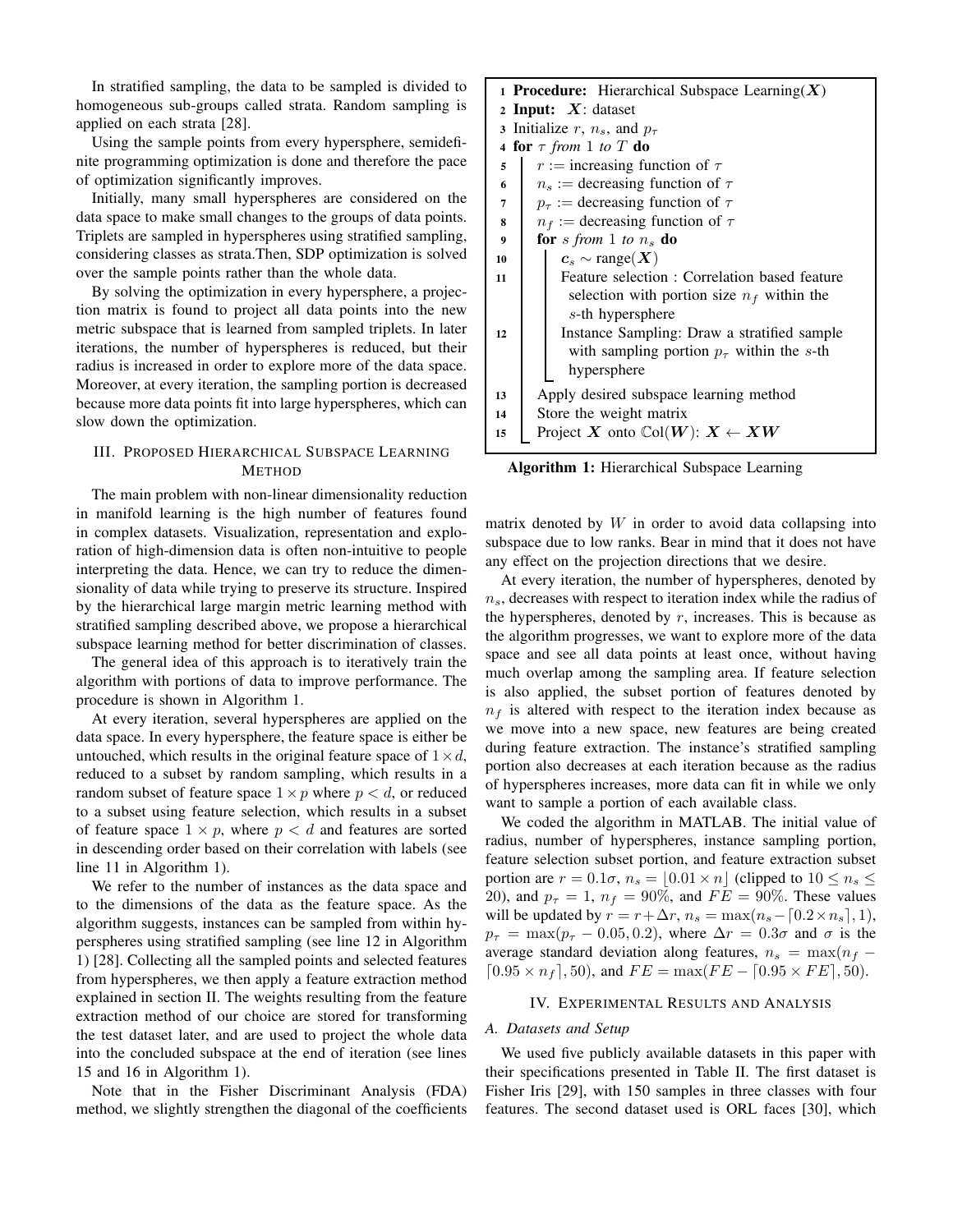TABLE I COMPARING ACCURACIES OF THE PROPOSED MANIFOLD LEARNING METHODS IN RAW, NON-HIERARCHICAL AND HIERARCHICAL SUBSPACE LEARNING FOR CLASSIFICATION.

|                      |              | <b>Feature Extraction</b> | Classifiers |            |                      |       |       |                          |       |       |       |            |                          |       |
|----------------------|--------------|---------------------------|-------------|------------|----------------------|-------|-------|--------------------------|-------|-------|-------|------------|--------------------------|-------|
| Datasets             |              |                           |             |            | No Feature Selection |       |       | Random Feature Selection |       |       |       |            | <b>Feature Selection</b> |       |
|                      |              |                           | LDA         | <b>KNN</b> | RF                   | QDA   | LDA   | <b>KNN</b>               | RF    | QDA   | LDA   | <b>KNN</b> | RF                       | QDA   |
|                      | Raw          |                           | 81.80       | 72.70      | 81.80                | 76.30 | 81.80 | 72.70                    | 81.80 | 76.30 | 81.80 | 72.70      | 81.80                    | 76.30 |
| Iris                 | Original     | LDA                       | 81.81       | 72.70      | 81.80                | 77.70 | 81.81 | 72.70                    | 81.80 | 77.70 | 81.81 | 72.70      | 81.80                    | 77.70 |
|                      |              | <b>PCA</b>                | 72.27       | 71.00      | 81.81                | 72.72 | 77.27 | 72.71                    | 81.81 | 77.80 | 77.27 | 72.70      | 82.30                    | 76.20 |
|                      |              | <b>GDA</b>                | 81.80       | 76.00      | 86.36                | 77.65 | 81.80 | 80.80                    | 86.30 | 86.30 | 81.80 | 78.18      | 91.90                    | 86.30 |
|                      |              | <b>RICA</b>               | 81.81       | 69.09      | 65.45                | 76.30 | 81.81 | 69.09                    | 65.45 | 68.81 | 81.81 | 69.09      | 65.45                    | 76.30 |
|                      | Hierarchical | LDA                       | 81.81       | 77.27      | 81.80                | 77.00 | 81.81 | 77.27                    | 86.36 | 86.36 | 81.81 | 77.27      | 86.36                    | 86.36 |
|                      |              | <b>PCA</b>                | 81.81       | 86.18      | 82.34                | 77.00 | 81.81 | 72.45                    | 82.34 | 77.00 | 81.81 | 81.18      | 82.34                    | 77.27 |
|                      |              | <b>GDA</b>                | 81.80       | 87.27      | 86.36                | 77.65 | 81.80 | 80.80                    | 86.30 | 86.30 | 81.80 | 83.50      | 91.90                    | 86.30 |
|                      |              | <b>RICA</b>               | 81.81       | 72.72      | 65.45                | 76.30 | 81.81 | 72.72                    | 65.45 | 61.81 | 81.81 | 72.72      | 65.45                    | 76.30 |
|                      | Raw          |                           | 97.14       | 97.14      | 98.09                | 99.04 | 97.14 | 97.14                    | 98.09 | 99.04 | 97.14 | 97.14      | 98.09                    | 99.04 |
|                      |              | LDA                       | 97.14       | 96.19      | 96.19                | 96.19 | 94.28 | 93.33                    | 94.28 | 98.95 | 96.19 | 96.19      | 94.28                    | 94.28 |
|                      | Original     | <b>PCA</b>                | 95.23       | 97.14      | 94.28                | 95.23 | 96.19 | 93.33                    | 92.38 | 93.33 | 95.23 | 96.19      | 96.19                    | 98.09 |
|                      |              | <b>GDA</b>                | 96.19       | 96.19      | 96.19                | 97.14 | 97.14 | 96.19                    | 96.19 | 100   | 93.33 | 94.28      | 92.38                    | 94.28 |
| <b>Breast Cancer</b> |              | <b>RICA</b>               | 96.19       | 95.23      | 94.28                | 95.23 | 98.09 | 98.09                    | 99.04 | 99.04 | 94.28 | 93.33      | 94.28                    | 96.19 |
|                      |              | LDA                       | 97.14       | 98.09      | 97.14                | 97.14 | 94.28 | 95.23                    | 96.19 | 93.33 | 96.19 | 96.19      | 97.14                    | 97.14 |
|                      | Hierarchical | <b>PCA</b>                | 95.23       | 98.09      | 96.19                | 95.28 | 95.23 | 96.19                    | 93.33 | 94.28 | 98.09 | 97.14      | 99.04                    | 96.19 |
|                      |              | <b>GDA</b>                | 96.19       | 98.09      | 96.19                | 97.14 | 99.04 | 98.09                    | 97.14 | 98.09 | 93.33 | 94.28      | 92.38                    | 94.28 |
|                      |              | <b>RICA</b>               | 96.19       | 96.19      | 96.19                | 95.23 | 98.09 | 98.09                    | 99.04 | 99.04 | 94.28 | 96.19      | 96.19                    | 96.19 |
|                      | Raw          |                           | 99.87       | 92.05      | 93.58                | 95.71 | 99.87 | 92.05                    | 93.58 | 95.71 | 99.87 | 92.05      | 93.58                    | 95.71 |
|                      |              | <b>LDA</b>                | 84.35       | 82.30      | 82.05                | 81.53 | 81.70 | 81.53                    | 78.97 | 79.23 | 83.58 | 82.82      | 78.46                    | 81.02 |
|                      | Original     | <b>PCA</b>                | 91.02       | 83.83      | 75.20                | 81.02 | 81.02 | 74.10                    | 81.02 | 81.02 | 81.53 | 81.79      | 79.74                    | 91.79 |
|                      |              | <b>GDA</b>                | 79.23       | 77.14      | 77.14                | 85.89 | 76.41 | 73.84                    | 71.79 | 73.58 | 76.12 | 72.84      | 71.02                    | 73.30 |
| Isolet               |              | <b>RICA</b>               | 77.94       | 71.28      | 84.35                | 80.00 | 71.53 | 73.07                    | 77.69 | 81.53 | 93.33 | 74.35      | 83.35                    | 72.30 |
|                      |              | LDA                       | 91.28       | 88.46      | 88.46                | 81.53 | 80.00 | 74.35                    | 76.92 | 75.89 | 89.48 | 88.17      | 89.48                    | 88.17 |
|                      | Hierarchical | <b>PCA</b>                | 93.07       | 83.05      | 89.74                | 94.87 | 78.00 | 70.60                    | 75.21 | 75.00 | 86.64 | 88.36      | 83.33                    | 84.61 |
|                      |              | <b>GDA</b>                | 85.41       | 86.41      | 82.30                | 92.10 | 63.07 | 67.17                    | 57.69 | 63.39 | 81.53 | 80.51      | 80.25                    | 84.10 |
|                      |              | <b>RICA</b>               | 77.43       | 71.28      | 79.74                | 80.51 | 80.00 | 77.69                    | 79.48 | 80.00 | 93.33 | 79.23      | 78.97                    | 73.58 |
|                      | Raw          |                           | 75.00       | 80.00      | 88.00                | 61.00 | 75.00 | 80.00                    | 88.00 | 61.00 | 75.00 | 80.00      | 88.00                    | 61.00 |
|                      | Original     | LDA                       | 71.00       | 72.00      | 62.00                | 69.00 | 74.00 | 72.00                    | 63.00 | 69.00 | 71.00 | 73.00      | 65.00                    | 67.00 |
|                      |              | <b>PCA</b>                | 75.00       | 81.00      | 84.00                | 68.00 | 75.00 | 80.00                    | 82.00 | 68.00 | 75.00 | 81.00      | 84.00                    | 68.00 |
|                      |              | <b>GDA</b>                | 70.00       | 79.90      | 65.00                | 58.90 | 70.00 | 79.90                    | 65.00 | 58.90 | 70.00 | 79.90      | 65.00                    | 58.90 |
| <b>MNIST</b>         |              | <b>RICA</b>               | 71.00       | 70.00      | 73.00                | 64.00 | 71.00 | 67.00                    | 68.00 | 57.00 | 71.00 | 62.00      | 66.00                    | 64.00 |
|                      | Hierarchical | LDA                       | 74.00       | 74.00      | 70.00                | 69.00 | 74.00 | 72.50                    | 65.00 | 68.00 | 73.00 | 74.00      | 69.00                    | 73.00 |
|                      |              | <b>PCA</b>                | 80.00       | 87.00      | 82.00                | 67.00 | 79.00 | 80.00                    | 84.00 | 69.00 | 80.00 | 84.00      | 86.00                    | 70.00 |
|                      |              | <b>GDA</b>                | 74.00       | 79.00      | 68.00                | 60.00 | 58.00 | 45.00                    | 58.00 | 47.00 | 80.00 | 79.00      | 70.00                    | 76.00 |
|                      |              | <b>RICA</b>               | 71.00       | 74.00      | 75.00                | 75.00 | 68.00 | 60.00                    | 62.00 | 72.00 | 71.00 | 74.00      | 64.00                    | 64.00 |
|                      | Raw          |                           | 92.50       | 87.50      | 92.50                | 89.90 | 92.50 | 87.50                    | 92.50 | 89.90 | 92.50 | 87.50      | 92.50                    | 89.90 |
|                      | Original     | LDA                       | 85.00       | 88.75      | 67.50                | 82.20 | 85.00 | 88.75                    | 70.00 | 75.00 | 85.00 | 88.70      | 71.20                    | 80.20 |
|                      |              | <b>PCA</b>                | 92.50       | 83.75      | 83.75                | 87.50 | 92.50 | 83.40                    | 83.75 | 86.00 | 92.50 | 84.00      | 81.25                    | 88.67 |
|                      |              | <b>GDA</b>                | 74.00       | 72.13      | 63.00                | 52.22 | 73.50 | 66.32                    | 63.00 | 52.22 | 73.70 | 68.23      | 63.00                    | 52.22 |
| <b>ORL</b> Faces     |              | <b>RICA</b>               | 73.75       | 75.00      | 83.75                | 81.25 | 73.75 | 75.00                    | 82.50 | 81.25 | 73.00 | 75.00      | 85.00                    | 81.25 |
|                      | Hierarchical | LDA                       | 85.60       | 88.75      | 70.86                | 84.00 | 83.50 | 85.00                    | 65.30 | 69.00 | 88.00 | 89.70      | 81.45                    | 82.43 |
|                      |              | <b>PCA</b>                | 92.50       | 84.50      | 84.50                | 90.12 | 58.50 | 76.45                    | 73.50 | 67.90 | 82.50 | 85.30      | 85.42                    | 89.00 |
|                      |              | <b>GDA</b>                | 78.54       | 72.13      | 66.60                | 60.00 | 67.50 | 66.25                    | 56.73 | 57.00 | 80.00 | 76.25      | 67.50                    | 60.50 |
|                      |              | <b>RICA</b>               | 73.75       | 75.00      | 83.75                | 81.25 | 70.86 | 70.86                    | 80.00 | 79.40 | 76.07 | 79.92      | 85.00                    | 83.12 |

includes a set of images of 40 distinct individuals, each having 10 images with the size of  $112 \times 92$  pixels. Third, we used the Isolet dataset [31], which is a voice dataset for alphabet classification. It includes 150 participants repeating each letter twice to make a total of 7, 797 instances with 617 attributes. A subset of MNIST [32] was used with 3, 000 images, each  $28 \times 28$  pixels of handwritten digits between zero and nine. Another dataset used in this paper is the Wisconsin breast cancer diagnostic dataset [31], with 569 instances and 32 features. This paper tries to test a variety type of datasets with a range of features to show the credibility of the proposed method.

All datasets are divided to 75%-15%-15% train, validation and test sub-data. The ORL dataset was further projected to 38 leading eigenfaces.

# *B. Comparison of Manifold Learning Methods in the Non-Hierarchical and Hierarchical Approaches*

Each dataset is tested in three categories: no feature selection, random feature selection, and chi-squared feature selection. For each of these methods, the algorithm goes through manifold learning methods including PCA, LDA, ICA and GDA. Four different classifiers are used to compare the accuracy of these methods. Eventually, these results are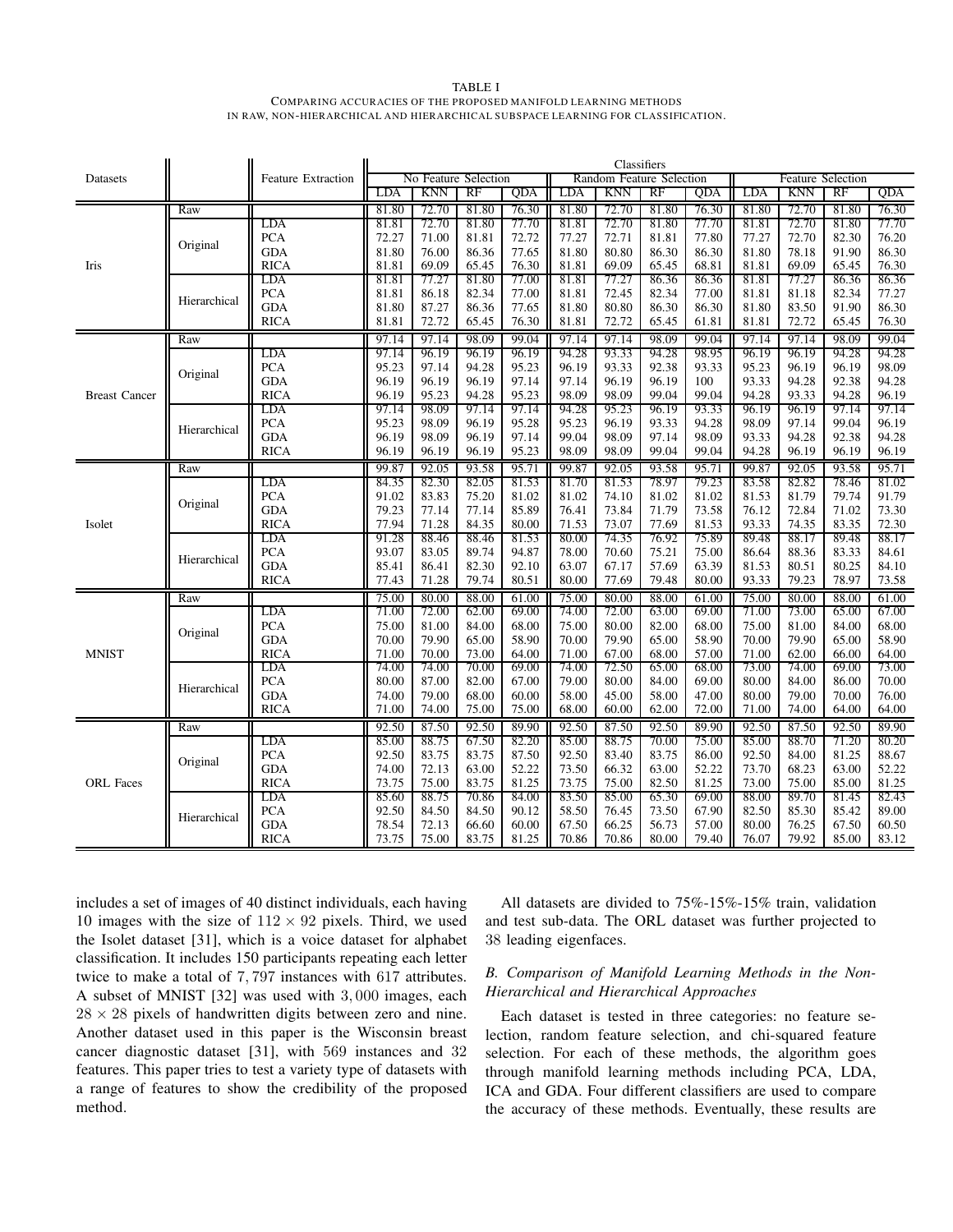TABLE II DATASETS SPECIFICATIONS

| <b>Iris</b><br>$150 \times 4$<br>$569 \times 32$<br><b>Breast Cancer</b><br>$7797 \times 617$<br>Isolet<br><b>MNIST</b><br>$3000 \times 784$<br>$400 \times 1178$<br>ORL | 26<br>10<br>10 | Digit<br>Digitized Image<br>Digitized Voice<br>Image, Pixel<br>Image, Pixel | Pattern Recognition<br>Diognostic<br>Voice Recognition<br>Digit recognition<br>Face Recognition |
|--------------------------------------------------------------------------------------------------------------------------------------------------------------------------|----------------|-----------------------------------------------------------------------------|-------------------------------------------------------------------------------------------------|

compared to raw data going through a classifier without any dimensionality reduction and the original feature extraction method applied once. Note that Euclidean distance is the metric used for the kNN classifier. Table I represents all the classification accuracies for Iris, Breast Cancer, Isolet, MNIST and ORL faces datasets.

In almost all datasets, the hierarchical approach results in higher accuracy. Exceptions occur in the Iris and the Breast Cancer datasets with many compatible accuracies due to the simplicity of the datasets and their low number of features. These cases can easily be handled in a non-hierarchical approach. As the number of attributes increases, the increase between original method accuracy to the hierarchical approach is clearer. The hierarchical approach accuracy exceeds the raw data accuracy in some cases such as Breast cancer - LDA for kNN classifier, or MNIST - PCA for the LDA classifier. This is due to the curse of lower dimensionality in which higher dimensions do not always mean higher accuracy. This can happen in cases where the number of features sampled is greater than the number of instances sampled.

Random subset selection, however, does not guarantee better results since it considers neither the between-feature correlation nor the feature-label correlation. But, as can be seen in Table I, the iterative nature of the method makes up for this random feature selection resulting in comparable accuracies with the original method. Omitting feature selection and having only feature extraction as the dimensionality reduction, results in higher accuracies that outperform both random feature selection and correlation based feature selection, as expected. This is because while the goal of dimensionality reduction is achieved by the feature extraction, we still keep more of our feature space by not utilizing feature selection. This approach, however, takes more run-time than others because the projection direction matrix, which depends on the number of features, is bigger.

Looking closely at Table I, it can be seen that LDA feature extraction outperforms other dimensionality reduction approaches, but it is closer to PCA than the rest. This is due to LDA being a supervised method using the training labels while PCA is unsupervised and does not require any labels. The comparability is because the datasets are more linear. PCA and LDA are both linear methods that match well with linear datasets. GDA is an extension of LDA and hence is expected to have comparable results.

Moreover, the Random Forest classifier achieves higher accuracies on average because of creating a forest of trees and taking a majority vote. In this way, the probability of error is

minimized. Besides the RF classifier, the LDA classifier also presents high accuracies, especially in cases of LDA feature extraction. This is again because the data is linear and hence LDA classifier pairs well with LDA dimensionality reduction.

The main tradeoff in the hierarchical approach is between accuracy and run time. The run time in smaller datasets such as Iris and Wisconsin Breast Cancer is not significantly different. However, as the dimensionality of the dataset increases, especially with a greater number of features, the run time increases to an average of 297.12, 154.56, and 145.31 seconds for the Isolet, MNIST and ORL faces datasets, versus 46.42, 20.60, 20.22 seconds respectively for the baseline. This increase is predictable due to the hierarchical nature of the algorithm and the dependence of a classifier's time and space complexity on the input matrix at every iteration.

## V. CONCLUSION AND FUTURE DIRECTION

Dimensionality reduction is often used to create lowerdimensional spaces that represent data in a more visual manner to make exploration easier. It is commonly used as a preprocessing method in machine learning and statistics. However, these methods do not always guarantee higher classification accuracies. Inspired by the hierarchical approach for large margin metric learning using stratified sampling [9], we introduce a hierarchically iterative approach as a pre-processing method to increase the accuracy of classification. Five publicly available datasets are tested through three different types of the algorithms: without feature selection, with random feature selection and with correlation-based feature selection. For each method, four different feature extraction methods are used. Finally, three types of results are gathered: classifying raw data, classifying the original feature extracting method, and the classifying data pre-processed using the proposed hierarchical approach.

An accuracy comparison summary table between the original approach and the proposed hierarchical approach is presented in Table III using No Feature Selection and Feature Selection methods. The table shows up to an average of 3% increase in accuracy for the hierarchical approach at the expense of run time. An approach for possible future work can be testing non-linear manifold learning methods such as kernel PCA or kernel LDA using this method since such methods initially expand the feature space using a kernel to achieve a non-linear mapping to maximize the variance while applying dimensionality reduction.